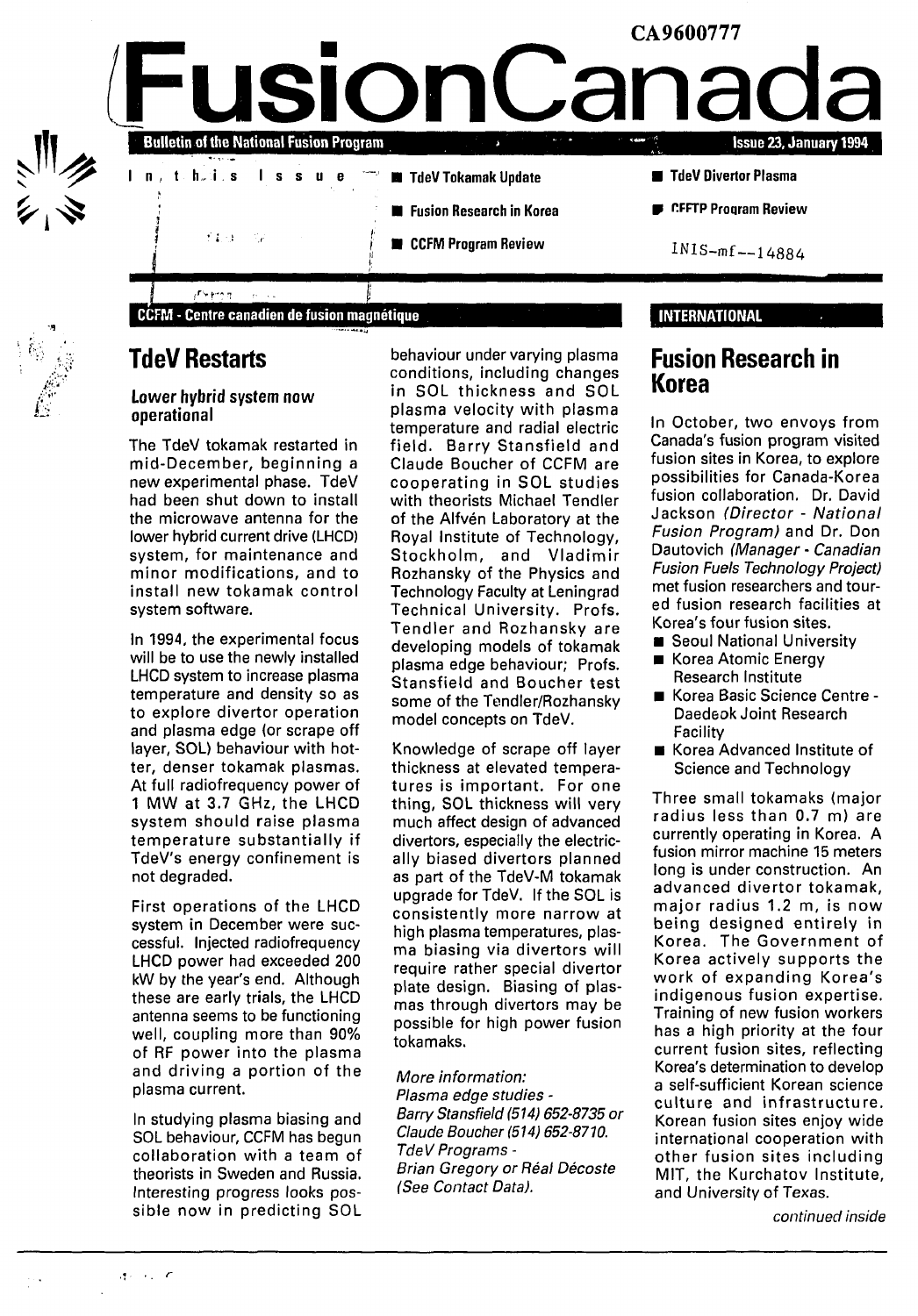

### **INTERNATIONAL**

# **Fusion Research in Korea**

continued

Drs. Jackson and Dautovich visited Korea as part of a Canadian Government mission aimed at further expanding Canada-Korea cooperation in energy research and electric power generation and distribution. Canadian CANDU fission power reactors are integrated into Korea's electric power generation operations and system planning. At the Wolsung site, 125 km north of Pusan, one CANDU 600 MW power reactor has been operating since 1983, and construction of a second one is at an advanced stage. Two more similar CANDU power reactors were ordered for Wolsung in 1992, to be completed in 1997 and 1998.

For the information of our readers, we present some brief notes on Korean fusion sites. One site is in Seoul, and three are in the area of the City of Taejeon and the adjacent Daedeok Science Town. Daedeok Science Town will also be the site of the 1994 Asia Pacific Conference on Plasma Science and Technology (APCPST '94); for Conference information contact any of the persons listed in Fusion Sites in Korea - Contact Data.

### **Seoul National University**

Fusion research and training at Seoul National university is led by the widely respected Prof. Chung Kie-Hyung, who has for many years been a key figure in the development of Korea's fusion research programs. Prof. Chung, who has trained a number of Korea's senior fusion researchers, is head of the University's Laboratory for Accelerators and Nuclear Fusion which has more than 20 graduate students. The Laboratory's main fusion research tool is the SNUT-79 tokamak ( $R = 0.65$  m), in operation since 1985. SNUT-79 was designed and built in Korea, starting in 1979, as its name suggests. Seoul National University is relatively new, although Prof. Chung has been a fusion researcher and trainer of fusion scientists for many years. His group cooperates with 25 other groups, in Korea and overseas. Other research tools in the Laboratory include a free electron laser, an ion linear accelerator, and superconducting magnets.

### **Korea Atomic Energy Research Institute (KAERI)**

KAERI is Korea's nuclear research and development agency. The large KAERI laboratory site near Taejeon does fusion research as well as fission-oriented nuclear work. Dr. In Sang-Yeol of the KAERI Nuclear Fusion Department hosted the Canadian visitors on behalf of Department Leader Dr. Hwang Chul-Kyu. Dr. In studied at Seoul under Prof. Chung Kie-Hyung. The KAERI Nuclear Fusion Department designed and built the KAERIT tokamak ( $B = 2.6$  Tesla,  $R = 0.27$  m) which started operating in 1987. Improvement of KAERIT's digitally controlled power supplies continued until 1992. Research objectives include plasma feedback control and plasma-wall interactions, focusing on low-Z wall coatings. An electron cyclotron emission diagnostic is to be installed in Summer 1994, and a photoelectron spectroscopy diagnostic is being developed in collaboration with KAIST and the Kurchatov Institute (Russia). Design of an advanced medium sized divertor advanced medium sized divertor tokamak, KAERIT-U, began last August, and completion of detailed assembly and component drawings is scheduled for the end of 1995. Preliminary specifications for KAERIT-U include  $R = 1.2$  m,  $B = 3$  Tesla, and a plasma current of  $\sim$  1 MA. KAERIT-U plasma electron temperature is targeted to be 1 keV<br>with ohmic heating, and up to 5 keV with radiofrequency heating. A divertor is integrated into the plasma chamber design.

### **Korea Basic Science Center (KBSC)**

KBSC is a national joint research institution funded by the Government of Korea. KBSC has five sites around Korea, the largest of which is the Joint Research Facility in Daedeok Science Town adjacent to Taejeon. The objective of KBSC is to provide and operate large, expensive items of research equipment for shared use by university research staff at all of Korea's universities. Equipment installed and planned for installation at KBSC sites would be beyond the budget of many university research departments. KBSC began operations in 1991.

The large Daedeok Joint Research Facility houses KBSC's fusion research machines and apparatus. Daedeok is a thriving research community, with a large number of research institutions, many of which belong to multinational corporations such as Goldstar, Samsung and Hyundai. Dr. Lee Gyung-Su is head of the Joint Plasma Research Facility at the KBSC Daedeok site. Dr. Lee has worked at several overseas fusion sites. The largest item of research equipment at the joint plasma facility is a 15 metre long fusion mirror machine provided to KBSC by Massachusetts Institute of Technology in 1992. This machine, called TARA at MIT, is currently being installed at Daedeok with some modifications, and is scheduled for initial operation in early 1995. It will be known as HANBIT, meaning "Tower of Great Light". This machine will be available to all Korean plasma and fusion researchers, and to those interestsearchers, and to those interested in non-fusion plasma applications such as materials and energy technology research. The hall housing TARA/HANBIT<br>has room and structural pro-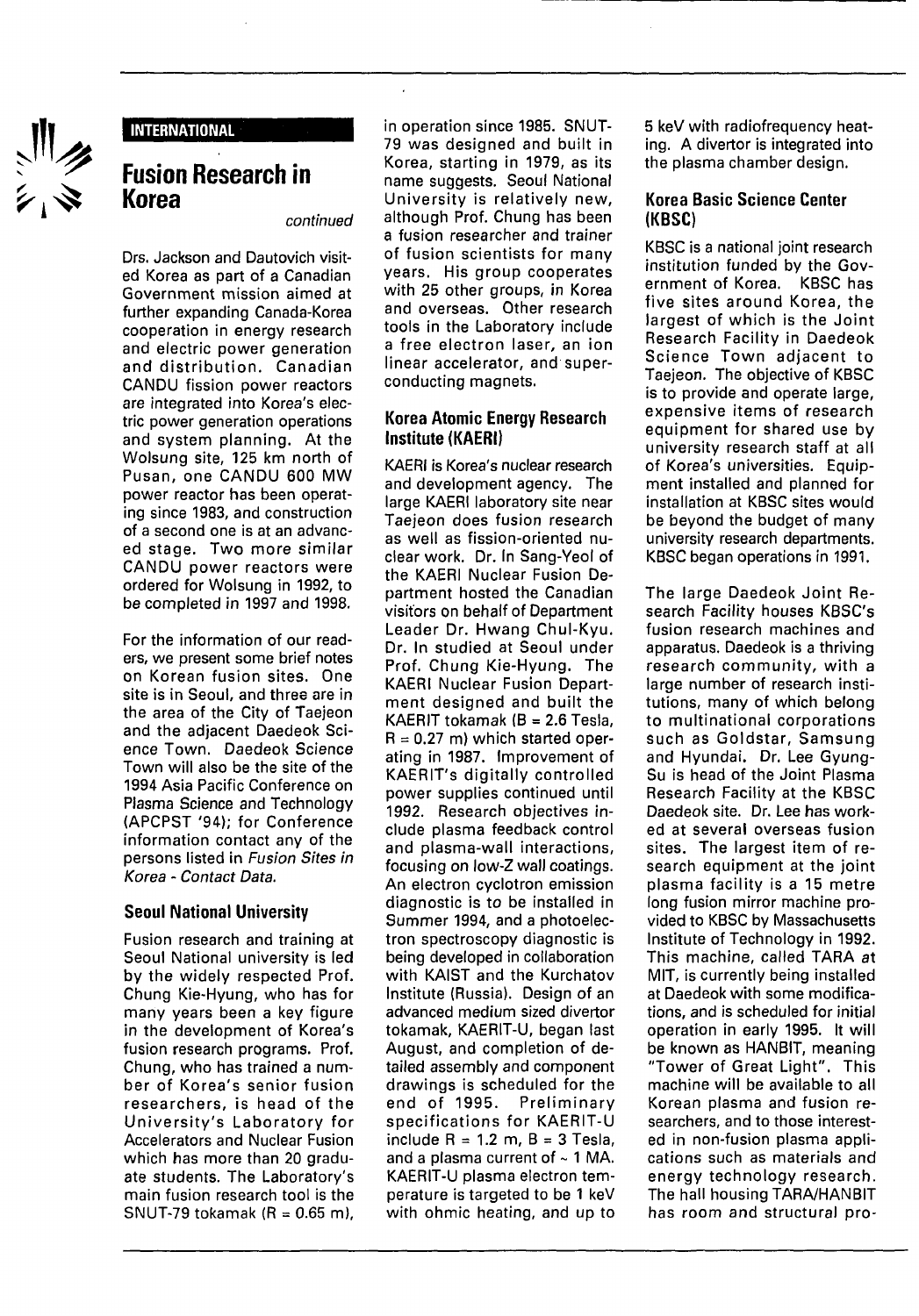

# **TdeV Divertor Plasma Cross-section**

Camera image of the divertor components and divertor plasma on the TdeV tokamak, showing location of the divertor plasma relative to the divertor plates (thick straight white lines), the divertor coil surface (circular arc, top left) and the calculated magnetic field lines (thin white curves) in the divertor. This image, printed at 90% of actual size, is from a camera looking along a tangent to the major circumference of TdeV; in effect, it gives a cross-section of the divertor plasma and components, This image, printed here in false colour, actually records the intensity of  $H_\alpha$  hydrogen emissions (wavelength 656.3 nm), which increase with plasma density and temperature. False colour shows  $H_{\alpha}$ emission intensity - yellow/white is most intense, blue/black is least intense. The picture shows a possible anomaly: CCFM expects the divertor plasma to be nearer the divertor coil (i.e. further left in this picture), and close to the magnetic field lines next to the divertor coil surface (the last closed flux surface). CCFM is investigating the phenomenon, since the position of the divertor plasma is crucial to design of closed divertors. Other sites have also noticed plasma position discrepancies in divertors. Further information: Fernando Meo, CCFM, 1514) 652-1309, or Fax CCFM.

### **CFFTP • Canadian Fusion Fuels Technology Project**

# **CFFTP Program Review**

### **Technical Advisory Committee endorses focus on tritium technologies, isotope separation and remote handling**

CFFTP's Technical Advisory Committee of fusion experts met in November 1993 to review the R&D programs of CFFTP and to transmit findings of its review to the CFFTP Steering Committee.

The Advisory Committee agreed that during the last year, as in previous years, CFFTP materially contributed to the world fusion

effort. Especially useful contributions were in the technologies of tritium handling, hydrogen isotope separation, and remote handling for fusion reactors. These areas should continue to be the main focus of CFFTP's activities, the Committee concluded, though at the same time CFFTP should continue working on other innovative fusion technologies including compact toroid fuelling for fusion reactors.

As particular technology needs of fusion power R&D have emerged from worldwide fusion efforts, CFFTP has continually re-evaluated its range of R&D projects so as to make best use of its resources and maximize the usefulness of its output. CFFTP now concentrates its R&D efforts on six core technology areas, itemized below. A 1993 report by The Impact Group on CFFTP activities (see FusionCanada No. 20, March 1993) had recommended that CFFTP should indeed specialize in relatively few technology areas. The present CFFTP focus on six core technologies reflects CFFTP's adoption of The Impact Group's recommendation.

With its international perspective, the Technical Advisory Committee suggested broad priority categories for resource investment in CFFTP's six chosen technologies. Their suggestions were consistent with CFFTP's own strategic priorities.

## **High Priority Areas**

The following three areas ought to receive the bulk of CFFTP's effort and resources:

Tritium Handling. This is the true core of all CFFTP's technologies. Tritium handling includes purification, storage, measurement and handling systems and components. There was agreement that CFFTP has made many wellrecognized tritium processing technology contributions to the world fusion program.

**Isotope Separation.** Emphasis on isotope separation should also continue to be a mainstay of CFFTP's work in view of the acknowledged expertise and many recognized successes. This field concentrates on separation of tritium, deuterium and ordinary hydrogen.

Remote Handling. Spar Aerospace is now Canada's expert company in fusion reactor remote handling, helped very much to this point by introductions from CFFTP to world fusion projects, and by CFFTP funding and technical support for participation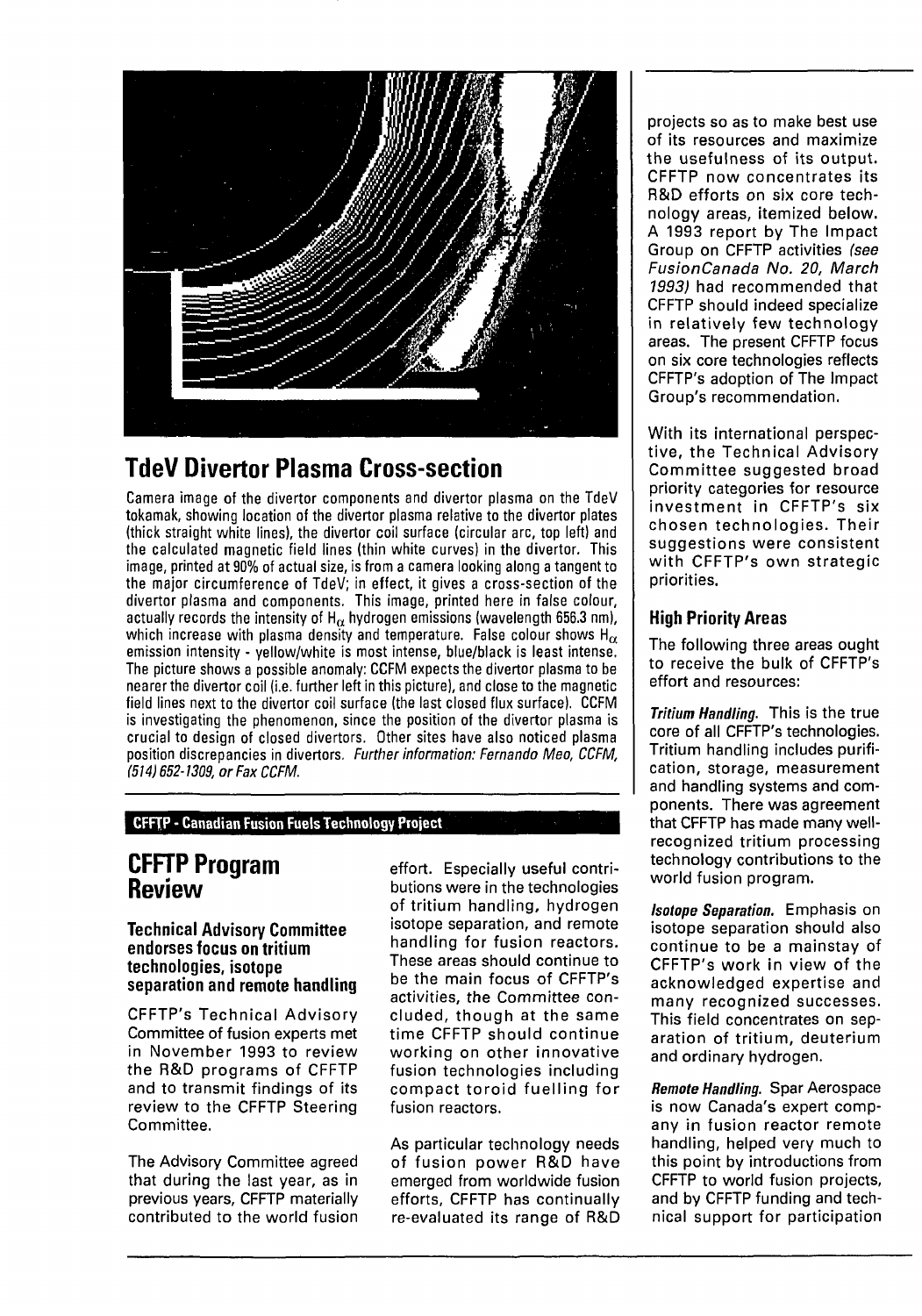TdeV-M configuration near the end of the decade. Intermediateterm upgrade steps for TdeV include a higher toroidal magnetic field, increased plasma current, a redesign of the divertor, and possible doubling of the injected radiofrequency power of the lower hybrid current drive system (LHCD). The final TdeV-M configuration will use many existing TdeV frame components, but with a new vacuum vessel, an advanced biasable pumped divertor, a higher plasma current (perhaps 400 - 600 kA) and higher plasma density and temperature.

## **Program Directions**

Some of the principal CCFM program priorities were agreed as being:

- $\blacksquare$  The CCFM science program will vigorously pursue investigation of the observed broad plasma scrape off layers (SOL), and of the reversed plasma flows seen in the TdeV divertor region. Equally, there will be exploitation and study of the LHCD system to provide relevant divertor studies. The LHCD injected power will increase particle density and temperature in the SOL plasma.
- $\blacksquare$  A higher priority will be given to testing of high-Z divertor plates, since TdeV divertors have shown good retention of metallic impurities, and because the use of metallic divertor plates could simplify fusion power reactor design.
- $\blacksquare$  Study of tokamak fuelling by compact toroid injection will continue.
- $\blacksquare$  The design and exploitation of an innovative divertor design should be the special purpose of the TdeV-M upgrade. Design of the new divertor is to be accorded high priority, using research results from the 1994 TdeV research program.

 $\blacksquare$  In view of additional power injected into TdeV by the LHCD system, attention will be paid to studying distribution of power deposition on tokamak components, and on mitigating possible deposition of power on divertor coils.

### **Committee Comments**

Knowledge of electrical plasma biasing and scrape off layer properties at CCFM, said the Committee, has advanced to the level where it must form the basis for design of an advanced divertor for the envisioned TdeV-M machine upgrade.

The Committee "was most favourably impressed" with the development of the lower hybrid current drive system, including design and choice of the Glidcop material for the antenna, allowing very high antenna power levels. The well instrumented antenna will contribute to understanding of how LHCD energy couples with plasmas.

In overall assessment of CCFM's work, the Committee felt that CCFM and its programs are well managed both technically and scientifically, and the leadership is to be commended. In presenting results of the Advisory Committee review to CCFM's Board of Directors, Dr. Larkin Kerwin, Advisory Committee Chair concluded that, "CCFM is a vigorous, fruitful and successful project which must continue to show innovative determination in meeting difficult challenges".

### CCFM**-ADVISORY COMMITTEE**

### **Chair:**

Dr. Larkin Kerwin, **Consultant** 

### Members:

Dr. Charles Daughney (Secretary), National Fusion Program.

Dr. Paul Gierszewski, CFFTP (representing Dr. D. Dautovich).

Dr. Akira Hirose, University of Saskatchewan.

Dr. Ian Hutchinson, Plasma Fusion Centre, MIT, USA.

Dr. William Rowan, University of Texas, USA.

Dr. Franz Sôldner, JET Joint Undertaking, EC.

Dr. Jôrg Winter, Institut für Plasmaphysik, KFA, Germany.

Dr. Jan Hugill, AEA-Research, Culham, UK (absent).

Dr. Kerwin was president of the Canadian Space Agency until 1992, and before that was President of the National Research Council of Canada.

Further information from Charles Daughney, National Fusion Program, or from Brian Gregory or Real Décoste of CCFM (See Contact Data).

# **6+ MW from TFTR**

On behalf of Canadian fusion workers, the National Fusion Program wishes to congratulate the staff of Princeton Plasma Physics Laboratory on attaining a fusion power output of more than 6 megawatts from the TFTR tokamak, during the DT fuelling experiments in December 1993. Canadian researchers look forward with interest to the results of the alpha particle behaviour studies on TFTR.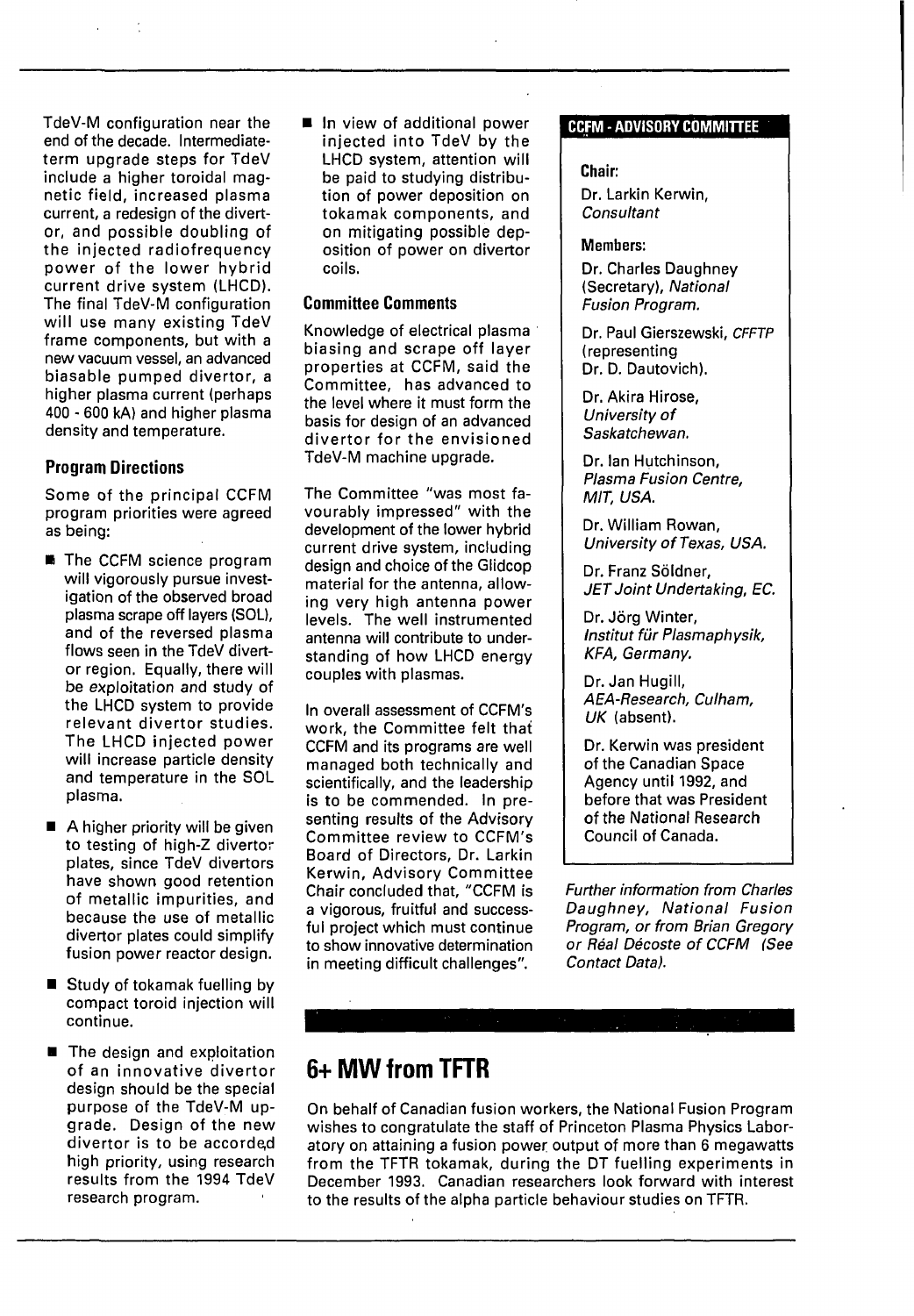visions for a medium-large tokamak to be added at some future date.

### **Korea Advanced Institute of Science and Technology (KAIST)**

KAIST, also located in Daedeok Science Town, is an independent high level research institute with a department devoted to fission and fusion engineering and research. Like the other Korean sites interested in fusion, it gives high priority to education of scientists and engineers. KAIST conducts basic and applied research, and provides research and assistance services to industry, professional organizations other research organizations. KAIST research results are public records. Prof. Chang Hong-Young and Prof. Choi Duk-ln, of the Department of Physics, lead the KAIST fusion research and training program. Experimental work centres on the KAIST-T tokamak acquired from University of Texas, where it was originally built as the PRETEXT tokamak. In addition to the training work, research interests include the physics of tokamak plasma startup, plasmawall interaction and materials studies, and diagnostic apparatus and diagnostic technique development. KAIST-T has active plasma position control and gas injection, and employs plasma wall coating. Prof. Chang is also a former student of Prof. Chung Kie-Hyung of Seoul National University.

### **FUSION SITES IN KOREA - CONTACT DATA**

### **Seoul National University**

Prof. CHUNG Kie-Hyung Laboratory for Accelerator and Nuclear fusion Seoul National University Department of Nuclear Engineering 56-1 Shinrim-Dong, Kwanak-Ku SEOUL 151-742, Korea

Tel: 82-2-883-0904, 82-2-880-7207 Fax: 82-2-887-6327

### **Korea Atomic Energy Research Institute (KAERI)**

Dr. IN Sang-Yeol Nuclear Fusion Department Korea Atomic Energy Research Institute P.O. Box 7, Daeduk-Danji TAEJEON 305-333, Korea

Fax: 82-42-868-2901

### **Korea Basic Science Center (KBSC)**

Dr. LEE Gyung-Su Director - Division of Joint Research Facility Korea Basic Science Center 224-1 Yeoeun Dong, Yusung Ku Yusung P.O. Box 41 TAEJEON 305-333, Korea

Tel: 82-42-865-3450, or 82-42-865-3500 Fax: 82-42-865-3459

## **Korea Advanced Institute of Science and Technology (KAIST)**

Prof. CHANG Hong-Young Physics Department Korea Advanced Institute of Science and Technology 373-1 Kusung-Dong, Yusung Ku TAEJEON 305-701, Korea Tel: 82-42-869-2526

Fax: 82-42-861-2847

**CCFM - Centre canadien de fusion magnétique**

## **CCFM Program Directions**

**Advisory Committee review: electrically biassed divertor research on TdeV tokamak to remain chief program priority for CCFM**

The annual review of CCFM's research programs by the CCFM international Advisory Committee is an important event at the site, contributing toward setting research goals and priorities for the next year and the years ahead. The Committee met again in late October 1993 to make comments and recommendations concerning optimum exploitation of the TdeV tokamak, and to review research results obtained to date.

The Committee endorsed CCFM's emphasis on research into the science and operation of biased tokamak divertors, and on improving understanding of the behaviour of the plasma edge, also called the scrape off layer. This emphasis should not change, the Committee agreed.

Overall, the Advisory Committee endorsed the existing research plans of CCFM, the salient points of which are mentioned below. After reviewing these plans and hearing news of progress at CCFM in the last year, the Committee's recommendations to CCFM were aimed at arriving at a modest rebalancing of program priorities to optimize research output and maintain its relevance to current world fusion research.

The dialogue between CCFM staff and the Advisory Committee at the October meeting included discussions on the planned continuous upgrade of TdeV over the next few years, intended to culminate in the